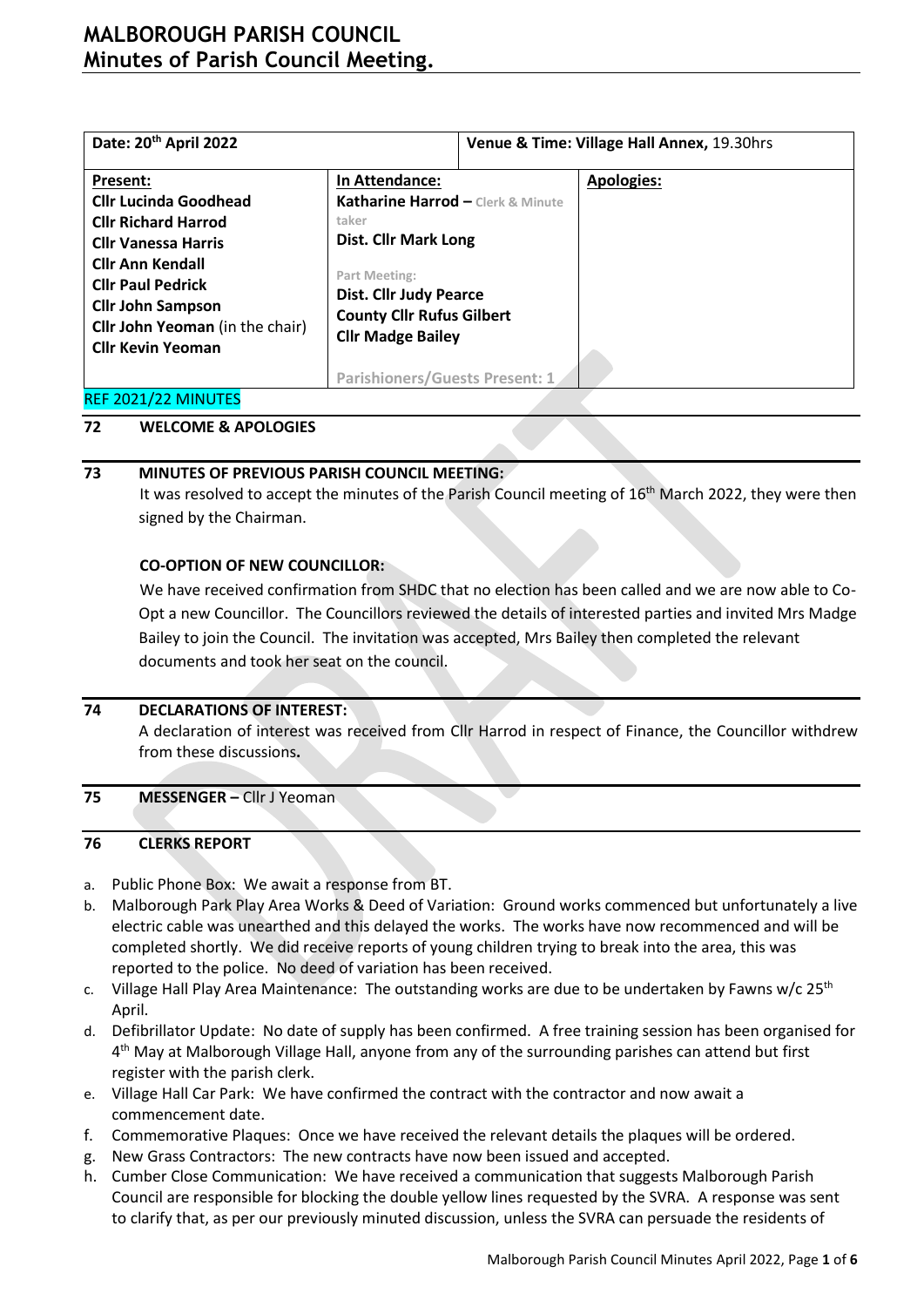Cumber Close to approve the installation of double yellows WITHOUT OBJECTION the project will not proceed. Without full support for the proposal Devon County Council will not take any further action. There is a huge issue with parking on the Cumber Close estate, any proposal to reduce parking in certain areas without the provision of new parking elsewhere is bound to see objections raised. When the SVRA are able to put forward proposals that will not come with resident objections, both MPC and DCC will do their utmost to see the changes realised.

- i. Highways & Enforcement Reports: Please ensure that any issues with Highways/Bins/Planning etc are, in the first instance, reported directly to South Hams District Council or Devon County Council via their website "Report It" pages. Malborough Parish Council will NOT make a report unless the person concerned has no internet access. If a report has been made and no action has been taken, please provide the reference number to the Parish Clerk to follow up.
- j. Post Office Closure: It has been confirmed that unless the Post Office is purchased it will be closing in autumn 2022. Whilst Ann has made every attempt to keep the Post Office in the community open; trying to sell & work with the council and local shops to re-locate, sadly nothing has come to fruition. Ann would have loved to have been able to see the Post Office pass onto another chapter, but at this stage she is unable to give any certainty as to whether it will continue to operate after her tenure. Malborough Parish Council will continue to liaise with any potentially interested purchasers and/or community groups if requested.
- k. Insurance Renewal: The annual insurance is now due for renewal, a full review of all figures will be undertaken prior to submission of the pre-renewal report.

### **77 OPEN FORUM:**

### **DEVON COUNTY COUNCIL REPORT:**

**Cllr Rufus Gilbert, Email: [Rufus.Gilbert@devon.gov.uk](mailto:Rufus.Gilbert@devon.gov.uk)**

### **DEVOLUTION DEAL FOR DEVON PLYMOUTH & TORBAY.**

- 1) We are one of ten areas in England to be chosen.
- 2) We have been economically underperforming for years.
- 3) We are now negotiating a Devolution Deal that:
	- a) Does not require a Mayor.
	- b) Operates with existing local govt structure.
	- c) Requires a combined authority

Functions are Housing, Skills/Employment, Public Transport, LEP existing functions, Prosperity.

There is no deal until a deal is agreed between all parties.

Hoping to conclude negotiations by winter 2022 and operational by April 2023.

An initial template has now been submitted to government.

### **FREEPORT / FREEZONE – approved 13th April 2022**

- 1) Will bring up to £100 Million investment and up to 3,500 jobs.
- 2) Relations/negotiations between DCC, Plymouth & SHDC going well.
- 3) Submission/Business Case to Government imminent.
- 4) Involves 130 hectares of land at South Yard, Langage and Oceansgate, a large hydrogen plant will be built within it.
- 5) It is important to demonstrate these are new jobs and not existing ones transferring in.

## **REPORT IT:**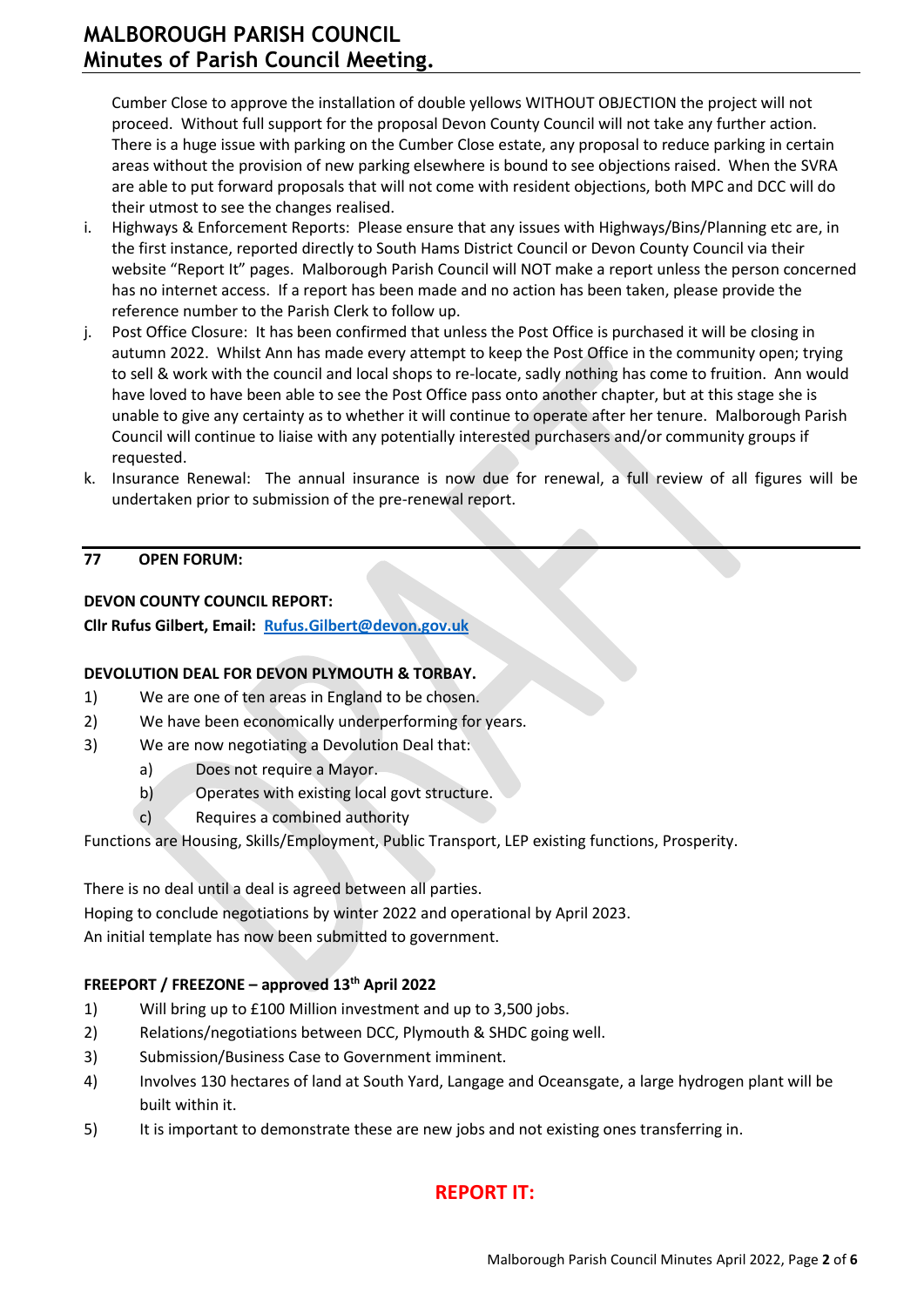Members of the public are requested to report all Highways issues through the Highways Website, enabling faster assessment of problem areas which can then be added to the repair/maintenance schedules. You can report potholes, overgrown vegetation, defective signs/lighting and much more. **<https://www.devon.gov.uk/roadsandtransport/report-a-problem/>**

### **DISTRICT COUNCILLOR REPORTS:**

**Email Cllr Judy Pearce: [cllr.judy.pearce@southhams.gov.uk](file:///C:/Users/katha/Downloads/cllr.judy.pearce@southhams.gov.uk) Email Cllr Mark Long: [cllr.mark.long@southhams.gov.uk](mailto:cllr.mark.long@southhams.gov.uk)**

- a. £285k will be received by SHDC for the Prop-tech engagement fund this is in respect of a new Government planning initiative to get planning online. Monies are for development of an interactive tool to explore how all aspects of community infrastructure are used by residents.
- b. Re the Freeport, the main part of the freeport, is going to be sited at Sherford this will incorporate a large logistics distribution centre. Langage will also be a large site and the hydrogen plant will be the main one in south of the country.
- c. Devon Deal: SHDC and Parish Council structures will remain the same. The deal will only apply to the monies coming from Government, this will be in the form of a lump sum which can be spent by the authority on specified areas.
- d. Garden waste service (brown bins) are now being collected again. If you need to check when your next collection is, please see the South Hams District Council website. Simply enter your postcode to find your next collection day. As before, your brown bin will be picked up on alternate weeks to your black bin. If bins are not collected, please report it online directly to South Hams District Council.
- e. A donation of £10k was approved to the disasters and emergency fund for Ukraine. 21 families in the South Hams have offered to host refugees. Tasks are split between DCC & SHDC. SHDC are in charge of inspecting those properties are fit to receive refugees. DCC are required to undertake DBS checks. SHDC are up to date with all that has been required of them, the delay is now with the Home Office.
- f. The 56-day rule of the last two years has now reverted to the original 28-day rule. This is a government ruling.
- g. It has been agreed to put solar panels on all SHDC swimming pools, this includes the pool in Kingsbridge.
- h. New on-street parking regulations have come into force, SHDC will be putting notices regarding the regulations on their car park noticeboards. There is a three-week consultation in respect of this.

# **It takes two minutes to report a problem, please help keep our community beautiful. <https://apps.southhams.gov.uk/webreportit>**

Abandoned Vehicle, Damaged or Full Dog Bin, Damaged/Full Litter Bin, Damaged/Full Recycling Bank, Dead Animal, Dirty Beach, Fly Tipping, Litter/Dog Mess, Planning Breach, Stray Dogs, AND MORE...

### **78 PLANNING:**

- **a. Applications** received by the Parish Council and under discussion and consideration for the last period. Any recommendation by the Parish Council to the Planning Department is noted after the application details. Those without comment remain under discussion.
- 1. 0659/22/FUL, Gilmar, Salcombe Road, Garage conversion for staff accommodation (5/5) **MPC Support**
- 2. 1043/22/CLP, 4 Alma Terrace, Certificate of Lawfulness proposed replacement extension. **MPC OBJECT**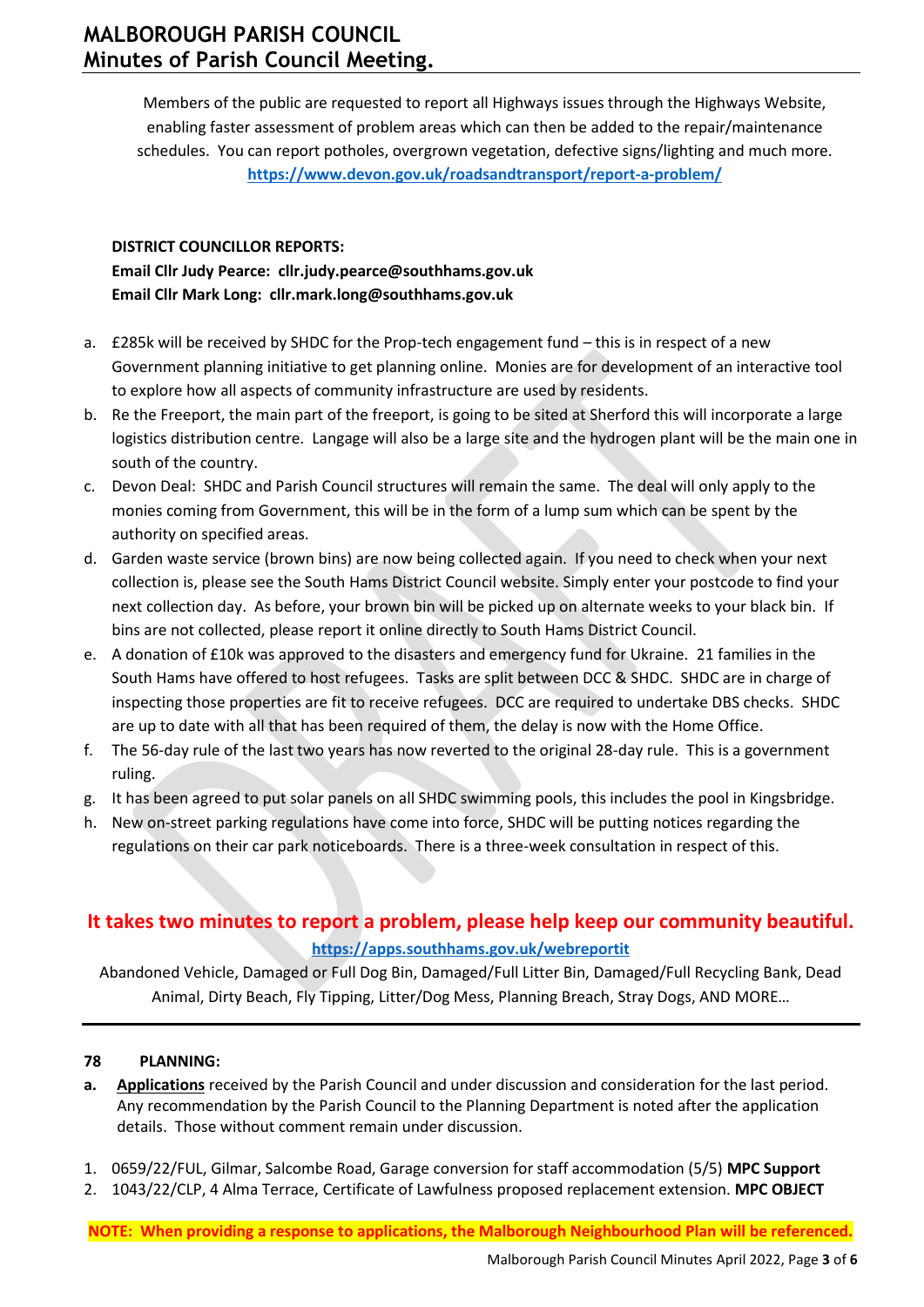### **b. Decisions:**

- 1. Appeal Decision, land south of Shute Park, Mr Kerslake. **Appeal dismissed.**
- 2. 0572/22/FUL, The Coach House, Lower Collaton Farm. **SHDC no decision yet.**
- 3. 0423/22/FUL, Hope Barton Barns, Extension to area of Pool Barn Building. **SHDC conditional approval.**
- 4. 4329/21/HHO, 1 Shute Park, Readvertisment (7/4). **SHDC conditional approval.**
- 5. 4711/21/HHO & 4712/21/LBC, The Cottage, Chapel Lane. **SHDC conditional approval.**
- 6. 0329/22/HHO, Charnwood, resubmission of 3845/21/HHO. **SHDC no decision yet.**
- 7. 4676/21/VPO, Alston Gate, modification of S106 affordable housing. **SHDC no decision yet.**
- 8. APPEAL NOTIFICATION: 4207/20/FUL, Land South of Shute Park. **No decision received.**
- 9. 4067/21/HHO, Chestnut Folly, external staircase/slide, relocation of roof terrace. **SHDC no decision yet.**
- 10. 1557/21/VAR, Alston Gate, Removal condition 1, variation of conditions 2,5 & 6. **SHDC no decision yet.**
- 11. 1558/21/VAR, Alston Gate, Remove condition 2, variation to 3,9,10,11 & 16. **SHDC no decision yet.**
- 12. 3235/21/FUL, Harwood Farm, New Residential Dwelling. **SHDC no decision yet.**

### **c. Enforcement issues:**

Please note that the Enforcement Lists are confidential and issues concerning Enforcement cannot be discussed at a public meeting.

South Hams District Council are responsible for the enforcement of all planning breaches, the Parish Council have no authority to deal with issues of this nature.

Please will all parishioners continue to report full details of any violations that do not adhere to the original application for which permission was granted. ALL violations can be reported to Enforcement via [www.southhams.gov.uk/article/3043/Report-a-Planning-Breach](http://www.southhams.gov.uk/article/3043/Report-a-Planning-Breach)

### **79 BUSINESS TO BE DISCUSSED:**

a) Platinum Jubilee:

Full details of the three events will be shared once they have been finalised.

This will be a beacon on the Thursday evening, official opening of the Jubilee play area on Sunday morning and a picnic event with entertainment by Crunchy plus licensed bar on the Sunday afternoon. A copy of his insurance and risk assessment will be requested.

The water bottles are now on order, we await delivery.



b) Public Rights of Way footpath & maintenance cuts:

Councillors resolved to approve authority with immediate effect to the clerk to organise cuts as required for the top of Collaton bank near Cumber Close, the bank to the side of the village hall, the Access for All path from Cumber to the cycle path, the cycle path plus any other small areas that may require urgent attention during the year.

DCC have contacted us to request we continue with the footpath cuts this year, Councillors resolved to do so but due to the rise in fuel prices etc the annual payment would need to rise to £1,000.

J Rundle Garden Services are available to undertake odd jobs in the area, Councillors resolved to hire him for agreed works in the parish including the placing of the old play area mats along the access for all paths.

c) Climate Emergency: 20 more litter pickers have been received (having been purchase from the South Huish SMASH allocation) and are now in the MPC store.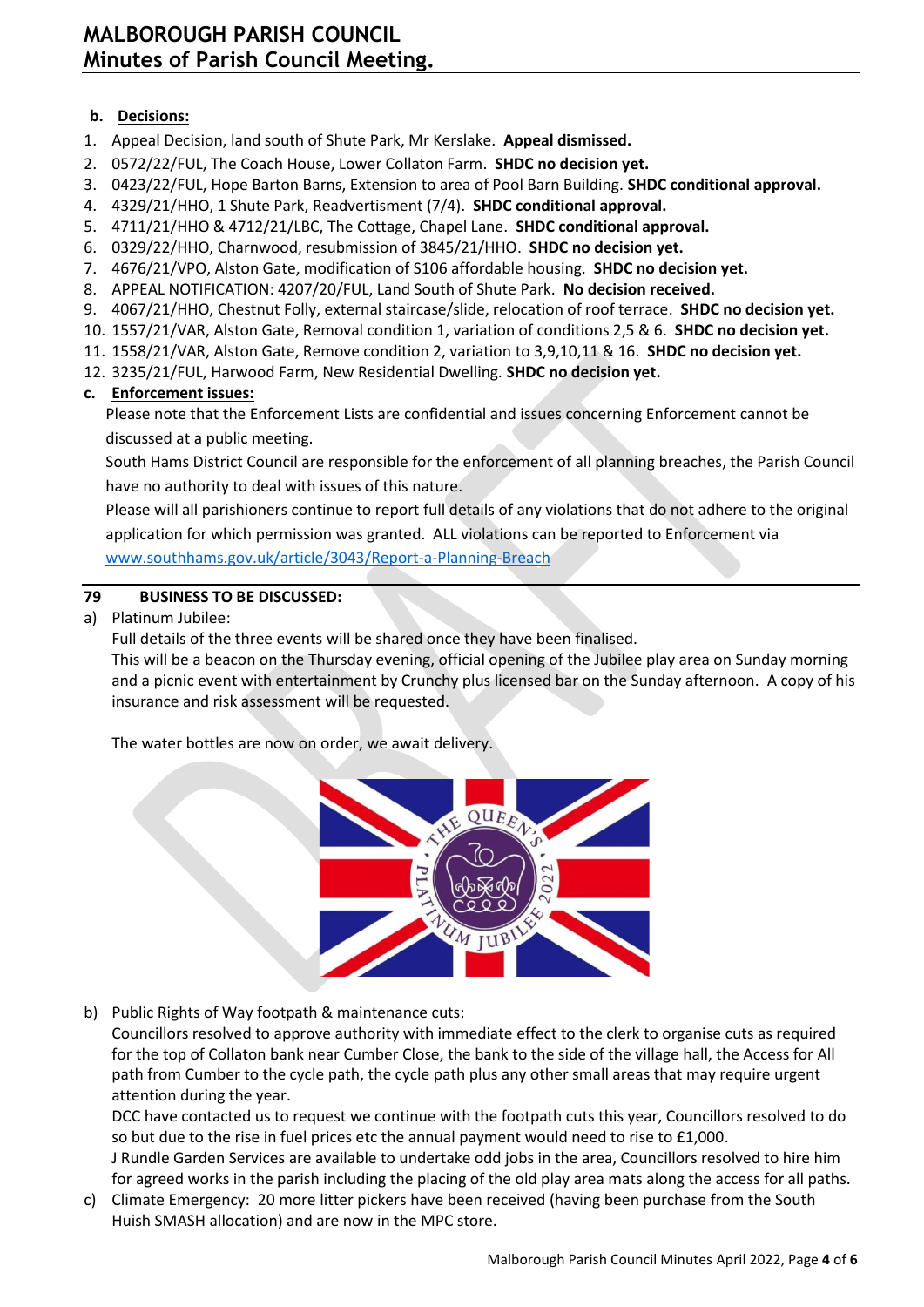# **MALBOROUGH PARISH COUNCIL Minutes of Parish Council Meeting.**

The Climate and Nature Fair held on 2nd April was deemed a success. A report has been included in the Malborough Messenger and has been forwarded for inclusion in the next South Huish Parish Newsletter.

- d) Village Hall Update: Village Hall Minutes are available one month in arrears on the parish website.
- e) Monthly Checks: Defibrillators, Skate Park, Play Area, Toilets & 3 Utilities Meters. A check needs to be undertaken on the allotment water meter. Other checks complete.

#### **80 FINANCE & GOVERNANCE:**

a) The accounts for 2021/22 months 13 & 1 were received, shown as APPENDIX A**.** A mandate sheet and transaction record were produced and signed in respect of all payments:

**Accounts to pay** – Clerks Salary & HMRC, Malborough Garden Services Burial Ground £144 and Village Hall £249.99, The Play Company £23,870.40, Nick Walker Printing £340, SLCC £64.50, J Rundle Gardening £94, DALC £245.35, SHDC public toilets £7,819.80, G&J Hocking Allotments £250, SHDC PAYE £120, Viking £45.70.

### **The Council resolved to accept all payments.**

- b) **Governance:**
- **i.** 2021/22 Audits: The Internal Audit report is now underway. It will be uploaded to the website once received.
- ii. Annual Governance & Accountability AGAR Part 3: With gross income in excess of £25,000 in the year of account ended 31 March 2022, Malborough Parish Council are required to submit Part 3 of the Annual Governance & Accountability Return.
- iii. Annual Governance & Accountability, Section 1 Annual Governance Statement 2021/22 was reviewed, completed, and approved unanimously.
- iv. Annual Governance & Accountability. Section 2 Accounting Statements 2021/22 was reviewed and approved unanimously as being a true record of the 2021/22 accounts.

### **81 MEETING ENDS 20.36 Hrs ITEMS FOR NEXT AGENDA:**

DATES FOR THE DIARY: 18<sup>th</sup> May, 15<sup>th</sup> Jun, 20<sup>th</sup> Jul, 21<sup>st</sup> Sept, 19<sup>th</sup> Oct, 16<sup>th</sup> Nov, Venue Village Hall Annex, 19.30 hrs.

Signed as a true record:

### **Print Name & Date:**

Agenda Items and Updates; where possible please could these be submitted to Mrs Katharine Harrod by the 1st Wednesday in the month to ensure time for inclusion, circulation and study. If a Council Member is unable to attend a meeting it would be appreciated if they could submit a brief précis of progress on their actions, if applicable, (to Mrs Katharine Harrod for distribution) together with their apologies.

**Distribution List:** All current Parish Councillors

**For Information: e-circulation to:** County Cllr R Gilbert, Dist. Cllr Mark Long, Dist. Cllr Judy Pearce, Jamie Rundle (Tree Warden), Climate Emergency Sub-Committee, Malborough Primary School, Malborough Village Hall Committee, National Trust, SVRA